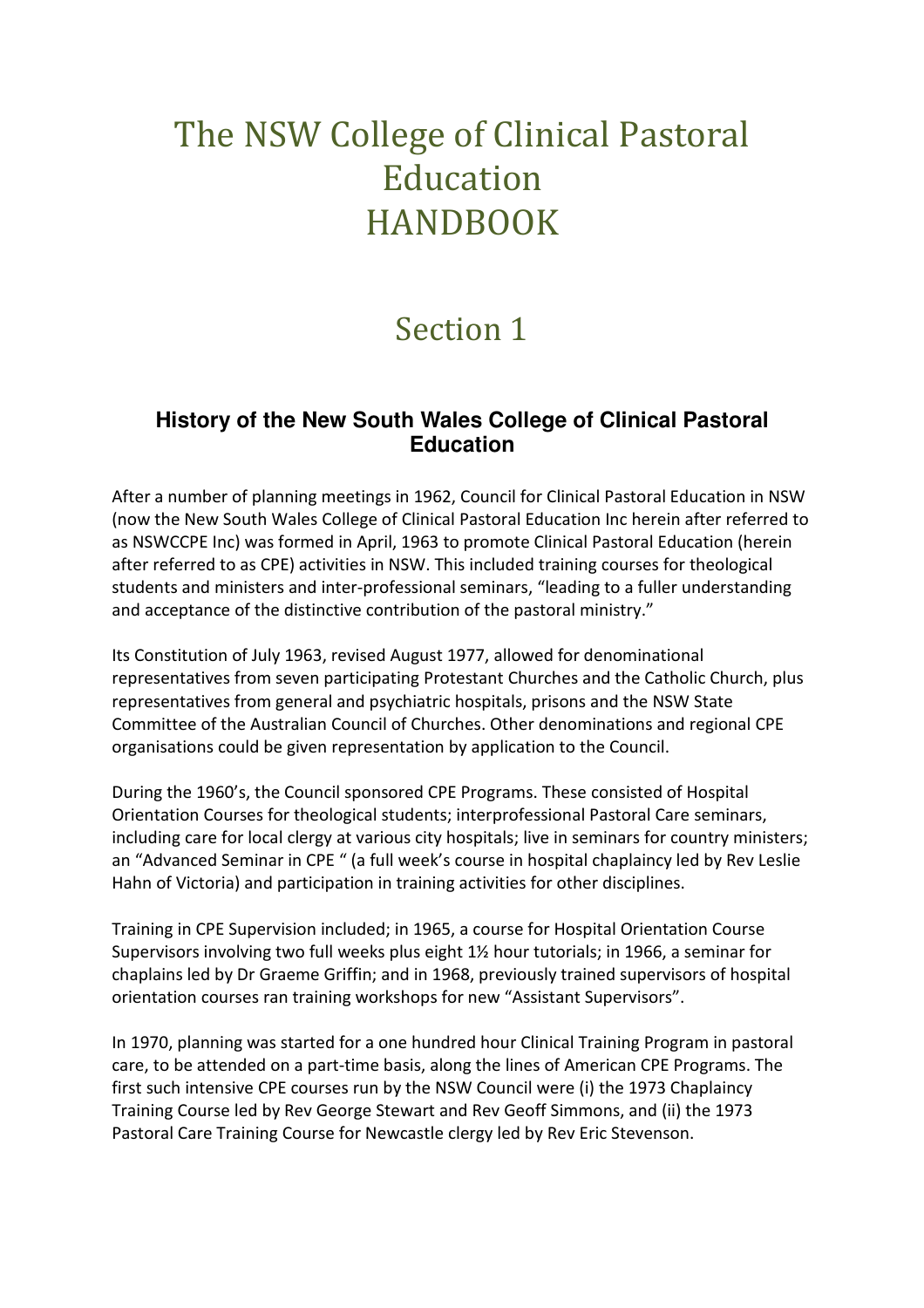Since 1973, the Council (now NSWCCPE Inc) has sponsored further Programs in CPE including (a) pastoral care training courses of half a day a week for ten and twenty weeks for local clergy and lay people; (b) the Annual Chaplaincy Training Courses; and (c) full time and part time units at Gladesville, Kenmore and Royal North Shore Hospital. In the succeeding years more CPE Centres have been opened.

In 1980, the Council published its first booklet setting out its standard for different levels of Accreditation for Supervisors. This booklet has now been revised to meet the changed circumstances. Since 1981, the NSWCCPE Inc has endorsed Units of Supervisory training. In 1982, the NSWCCPE Inc formally recognised its first Trainee Supervisors and accredited its first Supervisor Trainer.

In 1990, the CPE bodies in the Australian States and New Zealand together formed the Australia and New Zealand Association for CPE (herein after referred to as ANZACPE). The association was formed as a forum for the discussion of matters of general concern and as a means of facilitating a mutual recognition of supervisors within the area. To this end it has developed a standard for Level II supervisors and at its Annual Conferences people seeking accreditation or reaccreditation at that level are often reviewed. ANZACPE does not accredit but recommends accreditation of the applicant to the member organisation.

In 1992, the Council was restructured under the New South Wales Associations Incorporation Act. This was done to enable graduates of CPE Programs to hold membership in the Council and for the Council to have an elected Executive Committee. A number of committees were formed in order to involve more members in the activities of the Council.

In 1999, the NSWCCPE Inc became an affiliated institution with the Sydney College of Divinity in order to provide a Masters Degree in Pastoral Supervision as part of its supervisory training. It also changed its name to the NSWCCPE Inc. Accreditation of Supervisors

From October 1973, the Council was looking seriously at developing an accreditation procedure to ensure the quality of CPE Supervision in NSW. Interstate and overseas standards of accreditation were studied. A Supervisors' Training Group was established in 1976 to provide peer supervision for people authorised by the Council to supervise CPE Programs and to focus the Council's planning of accreditation procedures. Two levels of accreditation were recognised in 1978, arising from the previous practice of the Council and the recommendation of the Supervisors' Training Group;

Acting Supervisors - authorised by the Council to function as supervisors, under the supervision of the Supervisors' Training Group, while working towards completing the Council's requirements for accreditation;

Supervisors - fully accredited CPE Supervisors who have completed the requirements of the Council.

In 1980, a third level of accreditation was added. Supervisor Trainers are experienced CPE supervisors authorised by the Council to train other supervisors.